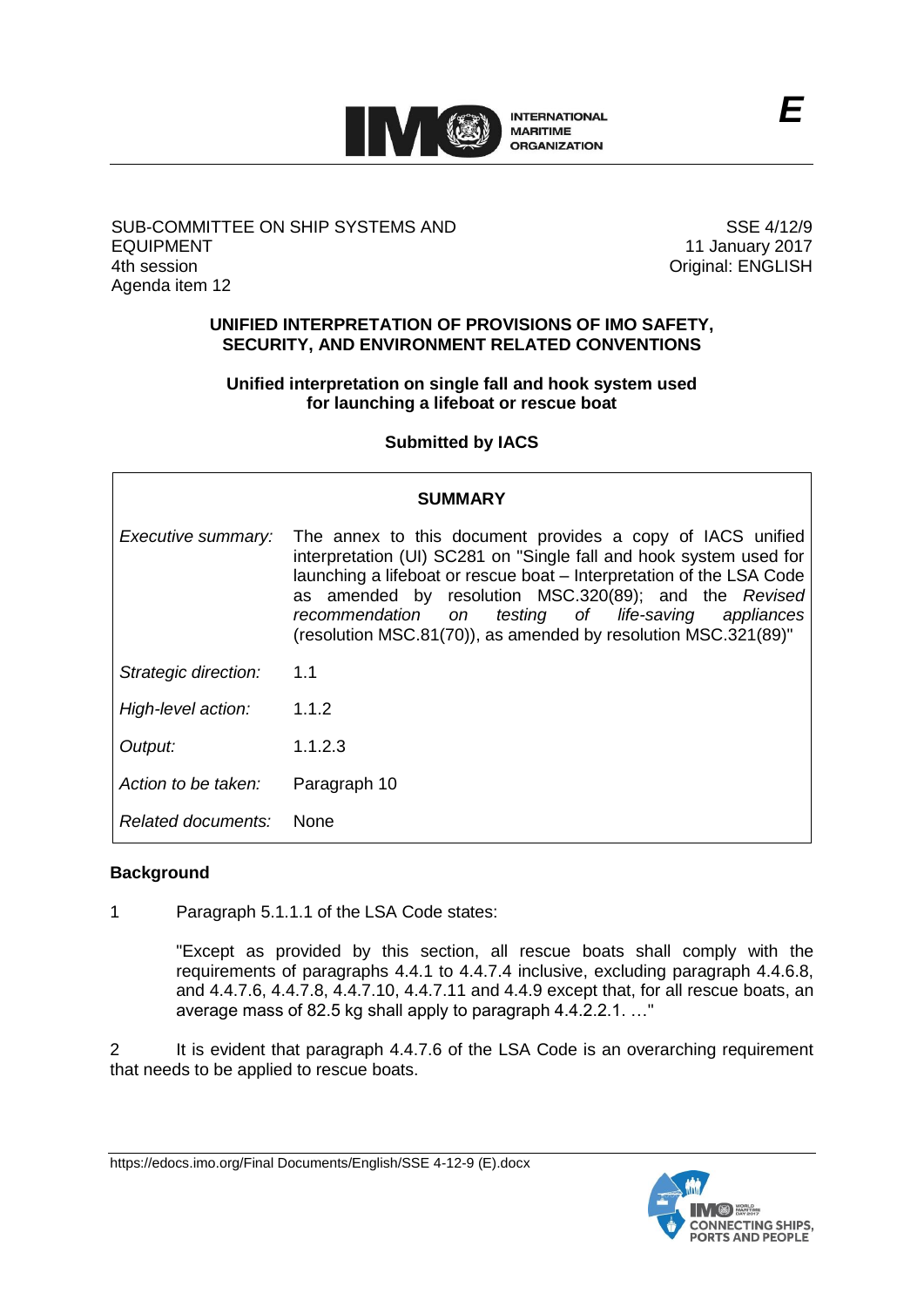3 However, paragraph 4.4.7.6.17 of the LSA Code also allows for exemptions whereby a single fall and hook "off-load" system may be used for launching rescue boats as follows:

"where a single fall and hook system is used for launching a lifeboat or rescue boat in combination with a suitable painter, the requirements of paragraphs 4.4.7.6.7, 4.4.7.6.8 and 4.4.7.6.15 need not be applicable; in such an arrangement a single capability to release the lifeboat or rescue boat, only when it is fully waterborne, will be adequate."

4 As clarified in the *Standardized life-saving appliance evaluation and test report forms* (MSC/Circ.980/Add.2), paragraph 6.9 of part 1 of the original version of the *Revised recommendation on testing of life-saving appliances* (resolution MSC.81(70)) did not provide for testing of release mechanisms of "single fall systems not intended for on-load operation".

5 IACS notes that paragraph 6.9 of part 1 of resolution MSC.81(70) has been subsequently amended by resolution MSC.321(89), in particular regarding the conditioning and testing provisions (paragraph 6.9.4) and the testing of a further release mechanism (paragraph 6.9.5). However, it is not clear if paragraph 6.9.5.2 of this amended version of resolution MSC.81(70) applies to a single fall and hook "off-load" release mechanisms.

# **Discussion**

6 Based on an analysis of the above provisions, IACS has concluded that the latest versions of the LSA Code and resolution MSC.81(70) do not clearly identify the requirements for "off-load" release mechanisms fitted on rescue boat single fall launching appliances.

7 It is recognized that single fall release mechanisms intended for rescue boats must be properly tested. In this regard, IACS considers that the identification of any testing not considered to be applicable to such systems should be on the basis of the provisions in paragraph 4.4.7.6.17 of the LSA Code, as amended by resolution MSC.320(89).

8 Based on the foregoing, IACS has developed a unified interpretation based on the following principles:

- .1 paragraphs 4.4.7.6.7, 4.4.7.6.8 and 4.4.7.6.15 of the LSA Code need not be applied in respect to a single "off-load" fall and hook system;
- .2 the release mechanism tests in paragraphs 6.9.1, 6.9.2, 6.9.3 and 6.9.4 of part 1 of resolution MSC.81(70), as amended, need not be applied for "off-load" only type release mechanisms;
- .3 in paragraph 6.9.5.1 of part 1 of resolution MSC.81(70), as amended, the "off-load" type release mechanism should be subject only to actuation force measurement. If a cable is used, it should be of the maximum length specified by the manufacturer and secured in the same manner it would be secured in a lifeboat or a rescue boat:
- .4 a tensile strength test is to be performed for "off-load" type release in accordance with paragraph 6.9.5.2 of part 1 of resolution MSC.81(70), as amended;
- .5 the release mechanism may be installed either in the boat or on the davit fall; and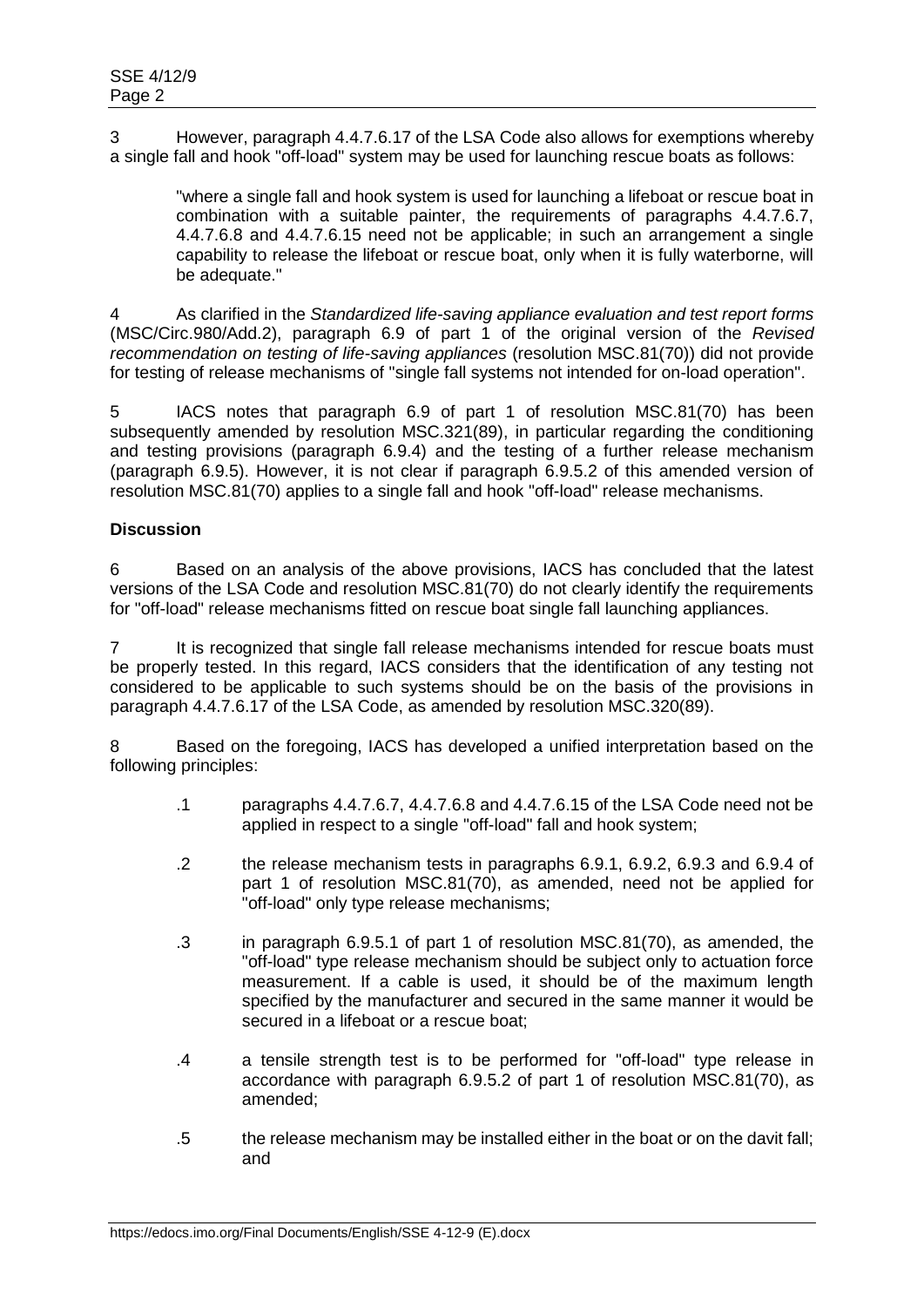.6 notwithstanding paragraphs 8.1 to 8.4 above, other single fall arrangements (i.e. on-load/off-load type) need to comply with all the requirements of paragraph 4.4.7.6 of the LSA Code and be tested in accordance with paragraphs 6.9.1 to 6.9.5 of part 1 of resolution MSC.81(70), as amended.

9 Consequently, IACS has developed IACS unified interpretation (UI) SC281, a copy of which is provided in the annex. The Sub-Committee is invited to note that IACS members will uniformly implement IACS UI SC281 for approvals issued in accordance with SOLAS regulation III/34 and the LSA Code on or after 1 July 2017, unless they are provided with written instructions to apply a different interpretation by the Administration on whose behalf they are authorized to act as a recognized organization.

#### **Action requested of the Sub-Committee**

10 The Sub-Committee is invited to consider the analysis and discussion provided above together with the copy of IACS UI SC281, as set out in the annex, and take action as appropriate.

\*\*\*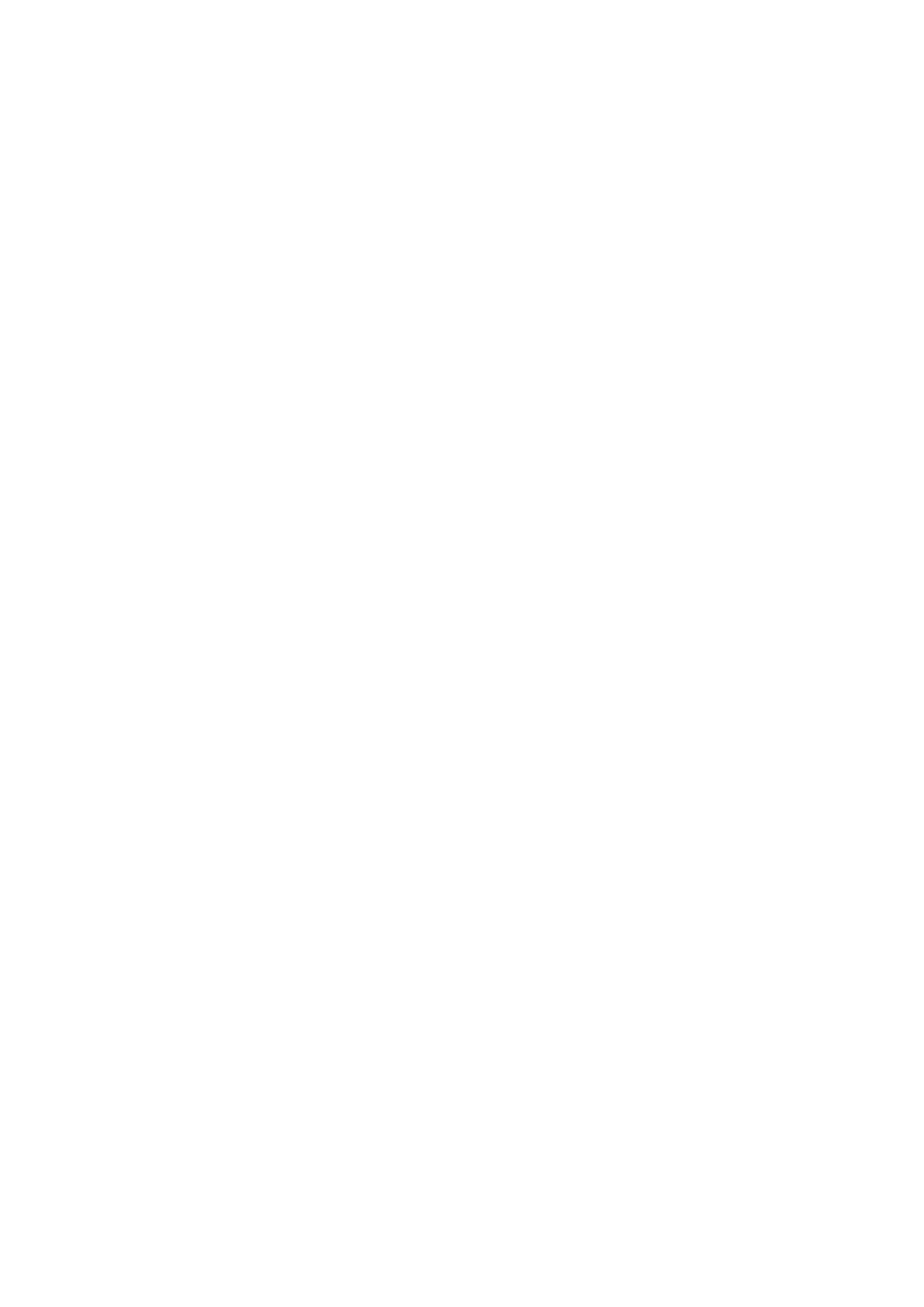#### **ANNEX**

# **Single fall and hook system used for launching a lifeboat or rescue boat – Interpretation of the LSA Code as amended by MSC.320(89) and MSC.81(70) as amended by MSC.321(89)**

## **Regulation**

Paragraph 4.4.7.6.17 of the LSA Code states:

"*Where a single fall and hook system is used for launching a lifeboat or rescue boat in combination with a suitable painter, the requirements of paragraphs 4.4.7.6.7, 4.4.7.6.8 and 4.4.7.6.15 need not be applicable; in such an arrangement a single capability to release the lifeboat or rescue boat, only when it is fully waterborne, will be adequate.*"

MSC/Circ.980 Add.2 states the following two exemptions in the rescue boat test section:

"*Single fall systems not intended for on-load operation are exempt from this test [MSC.81(70) Part1/6.9.1-2].*"

"*This test [MSC.81(70) Part1/6.9.4] is not applicable to single fall systems not intended for on-load operation.*"

#### **Interpretation**

1. Paragraphs 4.4.7.6.7, 4.4.7.6.8 and 4.4.7.6.15 of the LSA Code need not be applied when a single fall and hook system is used for launching a lifeboat or a rescue boat in combination with a suitable painter, and the hook system has a single capability to release the lifeboat or rescue boat, only when it is fully waterborne (off-load).

2. The release mechanism tests 6.9.1, 6.9.2, 6.9.3 and 6.9.4 of MSC.81(70), Part 1, as amended, need not be applied for off-load only type release mechanisms on the basis of the exemption provided in paragraph 4.4.7.6.17 of the LSA Code as amended by MSC.320(89).

3. In paragraph 6.9.5.1 of MSC.81(70), Part 1, as amended, the off-load type release mechanism shall be subject only to actuation force measurement. If a cable is used, it shall be of the maximum length specified by the manufacturer, and secured in the same manner it would be secured in a lifeboat or a rescue boat.

4. A tensile strength test is to be performed for off-load type release as per paragraph 6.9.5.2 of MSC.81(70), Part 1, as amended.

5. The release mechanism may be installed either in the boat or on the davit fall.